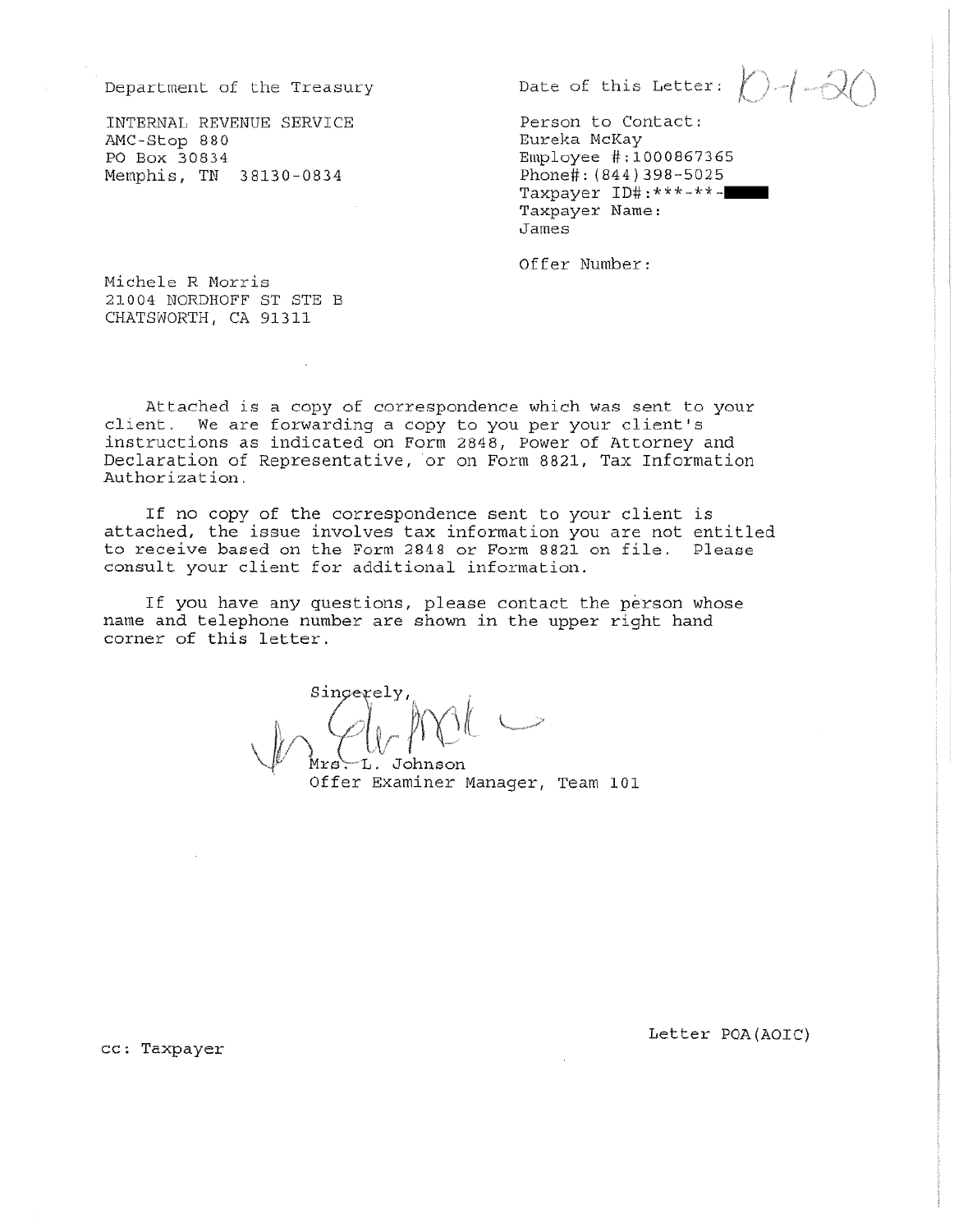Department of the Treasury

INTERNAL REVENUE SERVICE AMC-Stop 880 PO Box 30834 Memphis, TN 38130-0834

Date of this Letter:  $\bigcirc$  /-1-10

Person to Contact: Eureka McKay Employee #:1000867365 Phone#: (844) 398-5025 EXT. 8:00AM-8:00PM Mon-Fri

Taxpayer ID#: Offer Number:



 $M$ Dear James SR,

We have accepted the offer in compromise you signed and dated on 07/03/2019. The acceptance date is the date of this letter and acceptance is subject to the terms and conditions on the enclosed Form 656, Offer in Compromise.

The conditions of the offer require you to timely file and pay all required taxes for five tax years (including any extensions). This requirement begins on the date of this letter.

Under the conditions of the offer, we will keep any refunds or credits you may be entitled to for 2020 or for earlier tax years, including refunds you may be entitled to receive in 2021 for any overpayments you made toward tax year 2020 or earlier tax years. Wе will apply any refunds or credits to your liability, not to your accepted offer. If we filed a Notice of Federal Tax Lien against you, we will release it when you pay the offer in full. If you make the final payment by credit or debit card, we won't be able to release the Notice of Federal Tax Lien for up to 120 days from the date of the credit or debit payment.

If you are required to make any payments under this agreement, make your check or money order payable to the United States Treasury and send it to:

> Internal Revenue Service P.O. Box 24015 Fresno, CA 93779

Please send all other correspondence to:

Internal Revenue Service PO Box 77 Memphis, TN 38101-0077

You must promptly notify us of any change in your address or marital status to ensure we can communicate with you about the status of your offer.

continued on next page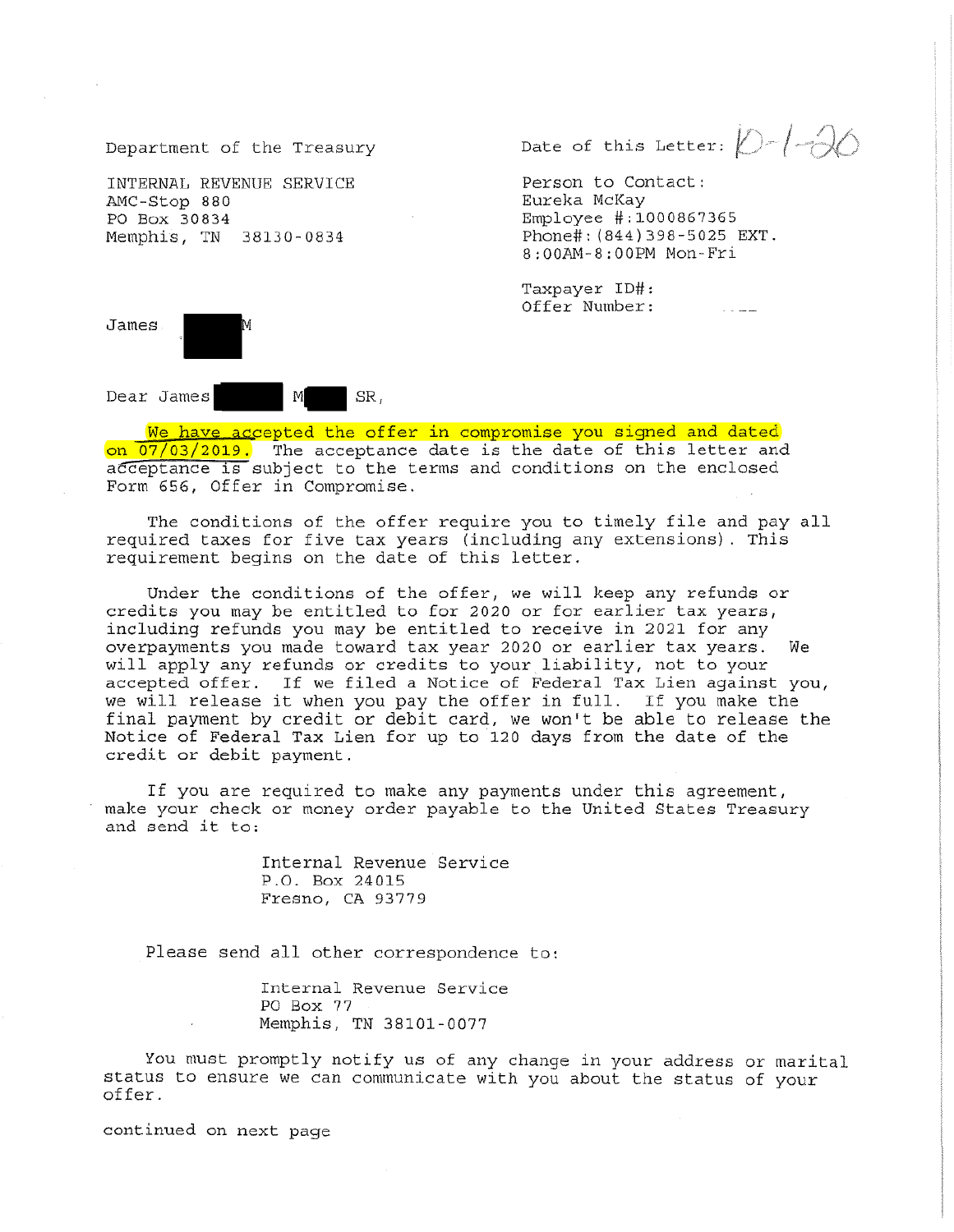| Form 656                                                                                                                                                                                                                                                                                                                                                                                                                |                                                                        | Department of the Treasury - Internal Revenue Service |    |     |                                   |                                  |
|-------------------------------------------------------------------------------------------------------------------------------------------------------------------------------------------------------------------------------------------------------------------------------------------------------------------------------------------------------------------------------------------------------------------------|------------------------------------------------------------------------|-------------------------------------------------------|----|-----|-----------------------------------|----------------------------------|
| (March 2019)                                                                                                                                                                                                                                                                                                                                                                                                            |                                                                        | Offer in Compromise                                   |    |     |                                   |                                  |
| To: Commissioner of Internal Revenue Service                                                                                                                                                                                                                                                                                                                                                                            |                                                                        |                                                       |    | ₹Q. |                                   | <b>IRS Received Date</b><br>١M   |
| In the following agreement, the pronoun "we" may be assumed in place of "!" when there are joint liabilities and both parties<br>are signing this agreement.                                                                                                                                                                                                                                                            |                                                                        |                                                       |    |     | $\overline{\phantom{a}}$<br>. JUN | 5 2019                           |
| I submit this offer to compromise the tax liabilities plus any interest, penalties, additions to tax, and additional amount \$34<br>required by law for the tax type and period(s) marked in Section 1 or Section 2 below.                                                                                                                                                                                              |                                                                        |                                                       |    |     |                                   | IRS CENTER AT 35 JUKHAVEN        |
| Did you use the Pre-Qualifier tool located on our website at http://irs.treasury.gov/oic_pre_qualifier/ prior to filling out this forn<br>No.<br>Yes                                                                                                                                                                                                                                                                    |                                                                        |                                                       |    |     |                                   | 11742                            |
| Note: The use of the Pre-Qualifier tool is not mandatory before sending in your offer. However, it is recommended.                                                                                                                                                                                                                                                                                                      |                                                                        |                                                       |    |     |                                   |                                  |
| Include the \$186 application fee and initial payment (personal check, cashier's check, or money order) with your Form 656 unless you qualify for the low-<br>income certification. You must also include the completed Form 433-A (OIC) and/or 433-B (OIC) and supporting documentation. You should fill out either<br>Section 1 or Section 2, but not both, depending on the tax debt you are offering to compromise. |                                                                        |                                                       |    |     |                                   |                                  |
| Section 1                                                                                                                                                                                                                                                                                                                                                                                                               |                                                                        | Individual Information (Form 1040 Filers)             |    |     |                                   |                                  |
| If you are a 1040 filer, an individual with personal liability for Excise tax, individual responsible for Trust Fund Recovery Penalty, self-employed<br>individual, individual personally responsible for partnership liabilities, and/or an individual who operated as a disregarded single member Limited Liability<br>Company (LLC) taxed as a sole proprietor prior to 2009 you should fill out Section 1.          |                                                                        |                                                       |    |     |                                   |                                  |
| Your first name, middle initial, last name                                                                                                                                                                                                                                                                                                                                                                              |                                                                        |                                                       |    |     |                                   | Social Security Number (SSN)     |
| М<br>James                                                                                                                                                                                                                                                                                                                                                                                                              |                                                                        |                                                       |    |     |                                   |                                  |
| If a joint offer, spouse's first name, middle initial, last name                                                                                                                                                                                                                                                                                                                                                        |                                                                        |                                                       |    |     |                                   | Social Security Number (SSN)     |
| Your home physical address (street, city, state, ZIP code, county of residence)                                                                                                                                                                                                                                                                                                                                         |                                                                        |                                                       |    |     |                                   |                                  |
|                                                                                                                                                                                                                                                                                                                                                                                                                         |                                                                        |                                                       |    |     |                                   |                                  |
|                                                                                                                                                                                                                                                                                                                                                                                                                         |                                                                        |                                                       |    |     |                                   |                                  |
|                                                                                                                                                                                                                                                                                                                                                                                                                         |                                                                        |                                                       |    |     |                                   |                                  |
| Your home mailing address (if different from above or post office box number)                                                                                                                                                                                                                                                                                                                                           |                                                                        |                                                       |    |     |                                   |                                  |
|                                                                                                                                                                                                                                                                                                                                                                                                                         |                                                                        |                                                       |    |     |                                   |                                  |
| Is this a new address                                                                                                                                                                                                                                                                                                                                                                                                   |                                                                        |                                                       |    |     | Yes                               | $\mathbf{X}$<br>No               |
| If yes, would you like us to update our records to this address                                                                                                                                                                                                                                                                                                                                                         |                                                                        |                                                       |    |     | Yes                               | XI<br>No                         |
| Your Employer Identification Number (if applicable)                                                                                                                                                                                                                                                                                                                                                                     |                                                                        |                                                       |    |     |                                   |                                  |
|                                                                                                                                                                                                                                                                                                                                                                                                                         |                                                                        |                                                       |    |     |                                   |                                  |
|                                                                                                                                                                                                                                                                                                                                                                                                                         | Individual Tax Periods (If Your Offer is for Individual Tax Debt Only) |                                                       |    |     |                                   |                                  |
| 1040 Income Tax-Year(s)                                                                                                                                                                                                                                                                                                                                                                                                 | 2009, 2010                                                             |                                                       |    |     |                                   |                                  |
| Trust Fund Recovery Penalty as a responsible person of <i>(enter business name)</i>                                                                                                                                                                                                                                                                                                                                     |                                                                        |                                                       |    |     |                                   |                                  |
| for failure to pay withholding and Federal Insurance Contributions Act taxes (Social Security taxes), for period(s) ending                                                                                                                                                                                                                                                                                              |                                                                        |                                                       |    |     |                                   |                                  |
|                                                                                                                                                                                                                                                                                                                                                                                                                         |                                                                        |                                                       |    |     |                                   |                                  |
|                                                                                                                                                                                                                                                                                                                                                                                                                         |                                                                        |                                                       |    |     |                                   |                                  |
|                                                                                                                                                                                                                                                                                                                                                                                                                         |                                                                        |                                                       |    |     |                                   |                                  |
| 940 Employer's Annual Federal Unemployment (FUTA) Tax Return - Year(s)                                                                                                                                                                                                                                                                                                                                                  |                                                                        |                                                       |    |     |                                   |                                  |
| Other Federal Tax(es) [specify type(s) and period(s)] ___________________________                                                                                                                                                                                                                                                                                                                                       |                                                                        |                                                       |    |     |                                   |                                  |
| Note: If you need more space, use attachment and title it "Attachment to Form 656 dated<br>attachment.                                                                                                                                                                                                                                                                                                                  |                                                                        | <b>ERNANGO</b>                                        | ţ2 |     |                                   | " Make sure to sign and date the |
|                                                                                                                                                                                                                                                                                                                                                                                                                         |                                                                        |                                                       |    |     |                                   |                                  |

 $\mathcal{F}_{\mathrm{c}}$  .

 $\sim$